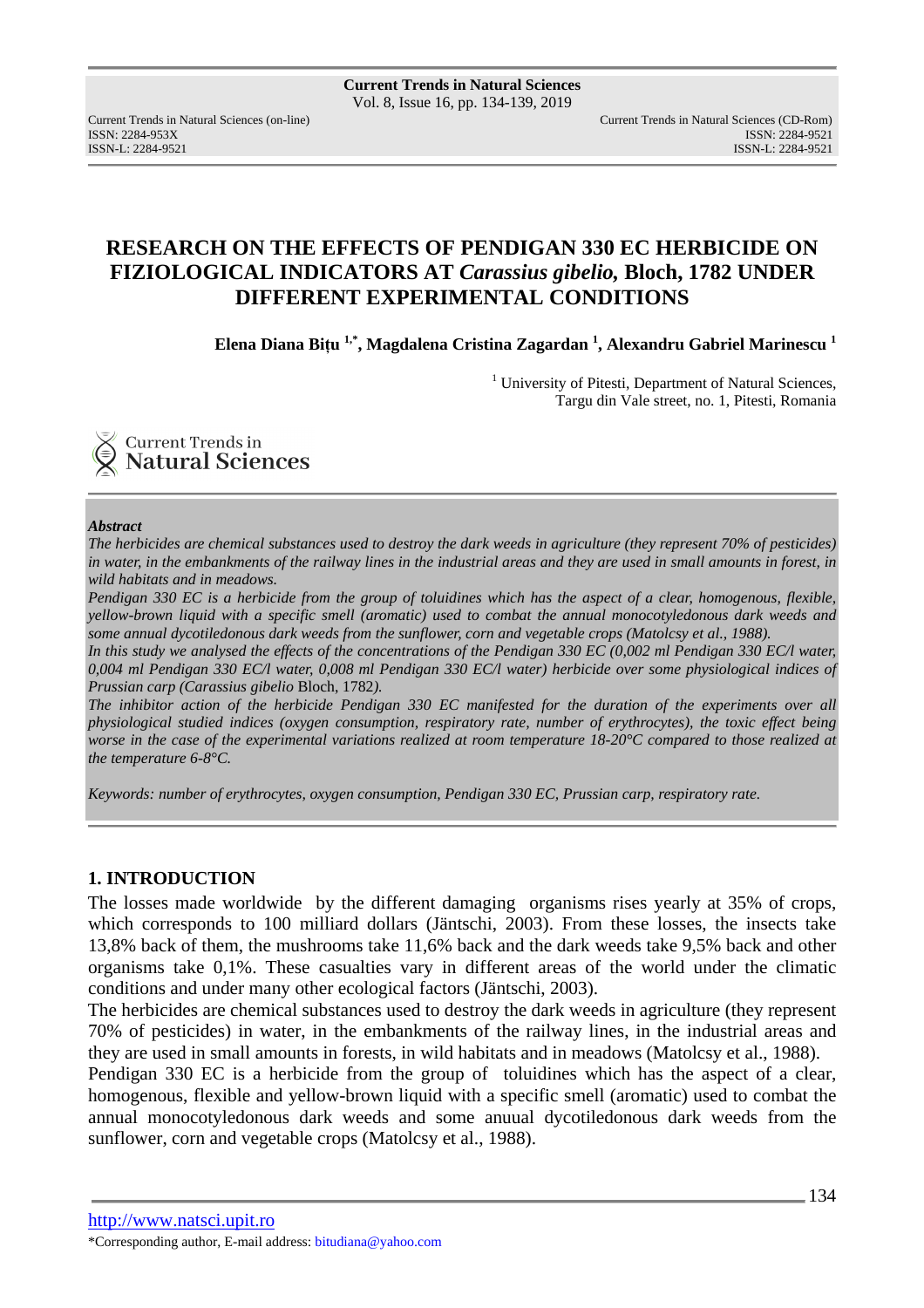Vol. 8, Issue 16, pp. 134-139, 2019

The excessive use of this herbicide proves itself to be harmful not only for the targeted plants, but also for many species of algae, crustacean and fish (Dimitrov et. al., 2006 ).

The active substance of the herbicide is pendimethalin 330g/l.

Dimitrov et al. (2006) showed an induction of the aberrations of the chromosomes and of the micronuclei in the cells of the bone marrow at the mice treated with pendimethalin. Pendigan 330 EC belongs to the fourth class of toxicity; The LC 50 values after 96 hours are: 3,189 mg/kg at mice, 1,421 mg/kg at wild ducks, more than 5000 mg/kg at rats, 0,138 mg/l at *Oncorhynchus mykiss*, 0,28 mg/l at *Daphnia magna*, at rainbow trout and catfish were 0,138 mg/l water, respectively 0,418 mg/l (EXTOXNET, 2013).

## **2. MATERIALS AND METHODS**

In all the experimental variants was used as test animals Prussian carp.

The experiments were realized at two thermic levels, at the temperature between 6-8˚C in the case of the variants kept in the refrigerators and respectively 18 - 20˚C in case of the variants kept at lab temperature. The acclimatisation of fish at lab temperature was realized during 14 days in glass aquariums with 100 l storage capacity under the conditions of the natural photointervals. The fish wasn't fed during the experiments, avoiding in this way the intervention of the food factor (Hoar, 1942).

The lots fulfilled the necessary criteria (mortality under 5% in the first week and without mortality in the second week of acclimatisation), being shared in experimental variants (10 specimens /experimental lot).

The concentration of Pendigan 330 EC used were: 0,002 ml Pendigan 330 EC/ l water, 0,004 ml Pendigan 330 EC/ l water, 0,008 ml Pendigan 330 EC/ l water.

The determination of the oxygen consumption was realized through the method of confined space known also as the method of the closed respiratory room or Winkler method; to do the determinations, the fish is obliged to breath in a limited water volume (Picoş and Năstăsescu, 1988). These determinations were realized at intervals of 24, 48, 72, 96, 168 and 336 hours.

The determination of the respiratory rate was realized during the maintenance of the fish to realize the method of Winkler, were performed successive determinations of this index with the help of a timer until three close values were obtained (the arithmetic mean of thise representing the respiratory rate at that moment). The determination of this rate was realized at intervals of 24, 48, 72, 96, 168 and 336 hours.

Through the determination of the oxygen consumption and of the respiratory frequency of the fish kept in sublethal doses of toxic substances result the concentrations at which start respiratory modifications to appear.

The determination of the erythrocytes was done with the help of a calculating room Thoma through the method described by Picoş and Năstăsescu (1988), of blood collected from the caudal artery.

The number of erythrocytes was determined after two weeks of toxicity exposure.

The nuclear erythrocytes of fish can be considered real nuclear biosensors for the ecotoxicological study of the complex pollutant mixtures, but also an alternative system for the ecological monitorisation of the aquatic medium, in a perfect harmony and in accordance with the legislation in force (Bratosin et al., 2004).

Depending on the physiological conditions, the number of erythrocytes vary: it grows before the breeding period, it grows again through regeneration and drops in autumn only to be again high in the winter. The fish which lives in the bottom of water has more hemoglobin than the pelagic one.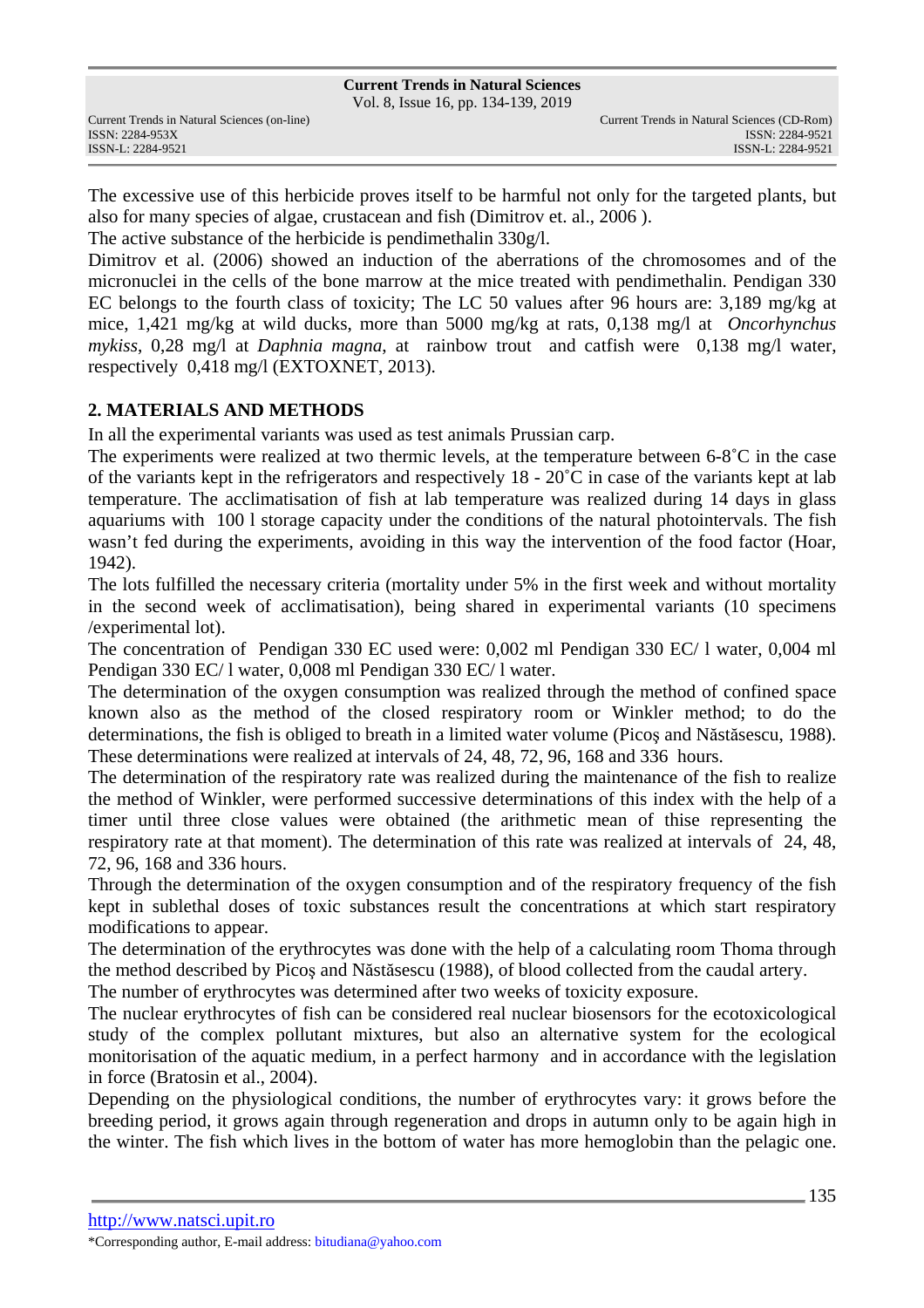Vol. 8, Issue 16, pp. 134-139, 2019

The quantity of hemoglobin modifies during the year. The fish acclimated in waters poor in oxygen has a low number of erythrocytes (Mălăcea, 1969).

### **3. RESULTS AND DISCUSSIONS**

At the changing of the medium temperature, the majority of the physiological processes of the poikilothermic organisms modifies. Generally, the rate of the physiological processes increases with the temperature heat, until maximum, afterwards it decreases more rapidly or more slowly (Precht et al., 1973).

In this study we analyzed the concentrations effects of the Pendigan 330 EC herbicide under some physiological indices of Prussian carps at two thermic levels. The tested concentrations were established after the prior realization of the survival-tests and after the consultation of scientific literature.

The oxygen consumption is a physiological index very much used to determine the stress level of the fish. This suffers significant modifications in contact with the Pendigan 330 EC herbicide in all the concentrations that were used.

Pendigan 330 EC produces significant modifications of the oxygen consumption at both thermic levels, the effect of the herbicide being more stressed at the variants realized at the temperature of  $18 - 20^{\circ}$ C.

The decrease of the energetic metabolism can be also explained through the haematological modifications appeared as a result of the herbicide action.

Ahmad et al. (1995), reported significant reductions of the hemoglobin at the trout exposed to a sublethal dose of mancozeb, which led to the decrease of the oxygen quantity which reaches the human tissues and to the drop of energy production of animals. The alternatives of this physiological index at the carp exposed to the action of Pendigan 330 EC herbicide in different concentrations at two thermic levels are presented in the first figure.



*Figure 1.The variation of the oxygen consumption at the Prussian carps exposed to the action of Pendigan 330 EC herbicide in different concentrations at two thermic levels*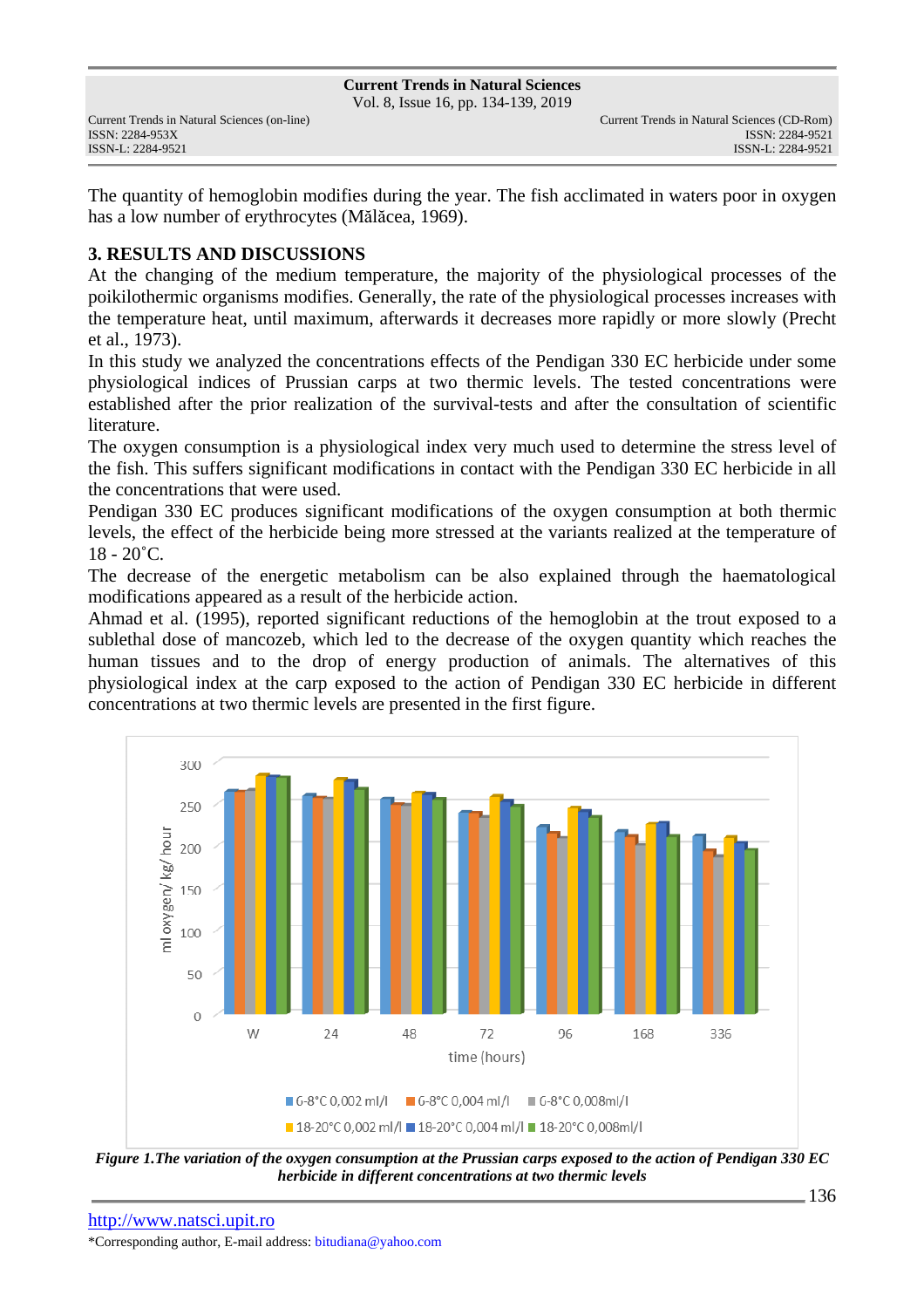Vol. 8, Issue 16, pp. 134-139, 2019

Concerning the dynamic of the respiratory rate appear significant differences in both experimental variants, both at warm and at cold. The evolution of the rspiratory rate should be associated with the evolution of the energetic metabolism presented in figure 1, the respiratory function being affected most likely due to the lesions which appear at branchial level.

The respiratory modifications are good indices of the animal's health, being related to the stress produced by factors as: the temperature, the salinity, the starving and the degree of pollution (Cebrián et al., 1992).

The variation of the respiratory rate at the carp exposed to the action of Pendigan 330 EC herbicide in different concentrations at two thermic levels is presented in figure 2.



*Figure 2. The variation of the respiratory rate at the Prussian carps exposed to the action of the Pendigan 330 EC herbicide in different concentrations at two thermic levels.* 

In figure 3 are represented the medium values of the erythrocytes number at Prussian carps exposed to the action of Pendigan 330 EC herbicide in two different concentrations at two thermic levels, after two weeks after the experiments installation.

Significant modifications were registered at the haematological indices level, the herbicide Pendigan 330 EC being responsible of anemia installing, characterized through the drop of erythrocytes.

The red-pink color of the gills became red-white, and at the concentration of 0.008 ml/l the gills lost totally the red color, observing plenty mucus secretions.

The drop of erythrocyte number at the fish exposed to the low temperatures was reported by many researchers (Frankel et al., 1966; De Wilde and Houston, 1967; Houston and De Wilde, 1968; Huggurgs and De Wilde, 1969; Cameron, 1970 – cited by Precht et al., 1973).

Gabriel et al., mention that the drop of the erythrocyte number was can be the result of the imbalance between the haematoforming processe and in the hemolysis processes due to the toxicity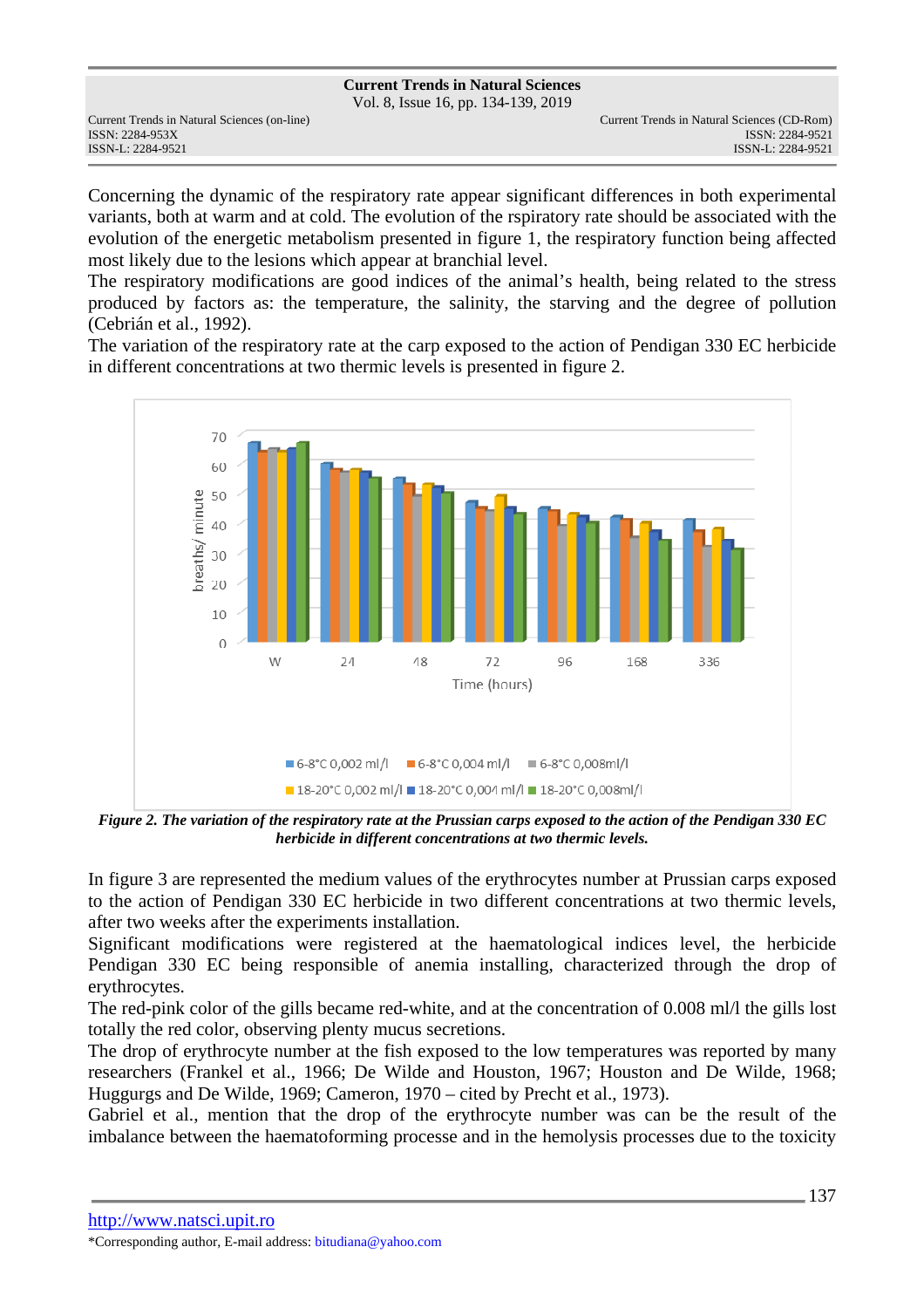Vol. 8, Issue 16, pp. 134-139, 2019

ISSN: 2284-953XISSN: 2284-9521



action, expressing through a decrease of erythrocyte synthesis or through a intensification of hemolysis.

*Figure 3. The number of red blood cells for the Prussian carps (***Carassius gibelio Bloch, 1782***) 14 days after the exposure at different concentrations at two temperature levels*

### **4. CONCLUSIONS**

Excepting the first concentration, which correspond to a quantity of Pendigan 330 EC of 0,002 ml/l, the herbicide modified significantly all the investigated physiological parameters.

In all the experimental variants was determined an inhibitor effect of the oxygen consumption, in the first 24 hours, the percentage-wise drops being more stressed at room temperature.

The effect of Pendigan 330 EC herbicide is inhibitor over the respiratory rate of Prussian carps at both thermic levels, the decrease of this physiological index is maximum after 14 days of contact with the herbicide in a concentration of 0,008 ml/l.

The medium number of erythrocytes register drops after 14 days from the fish immersion in different herbicide concentrations both at thye variants at room temperature as at the cold ones.

The anemia installed at the Prussian carps exposed to the herbicide Pendigan 330 EC may exist due to the hypoxia induced through the gill damage, because the red-pink color of the gills became redwhite, and at the concentration of 0,008 ml/l the gills lost totally the red color, observing plenty mucus secretions.

#### **5. REFERENCES**

Ahmad, F., Ali, S.S., Shakoori, A.R. (1995). Subletal effects of Danitol (Fenpropathrin), a syntetic pyrethroid, on freshwater Chinese grass carp, Ctenopharyngodon idella. Foila. Biol. (Krakow). 43, 151-159.

Botnariuc, N., Vădineanu, A. (1982). Ecologie. [Ecology], Editura Didactică şi Pedagogică Bucureşti.

Bratosin, D., Estaquier, J., Slomianny, C., Tissier, J.P., Quatannens, B., Bulai, T., Mitrofan, L., Marinescu, A., Trandaburu, I., Ameisen, J.C., Montreuil, J. (2004). On the evolution of erythrocyte programmed cell death: apoptosis of Rana esculenta nucleated red blood cells involves cysteine proteinase activation and mitochondrion permeabilization. Biochimie. 86, 183-193.